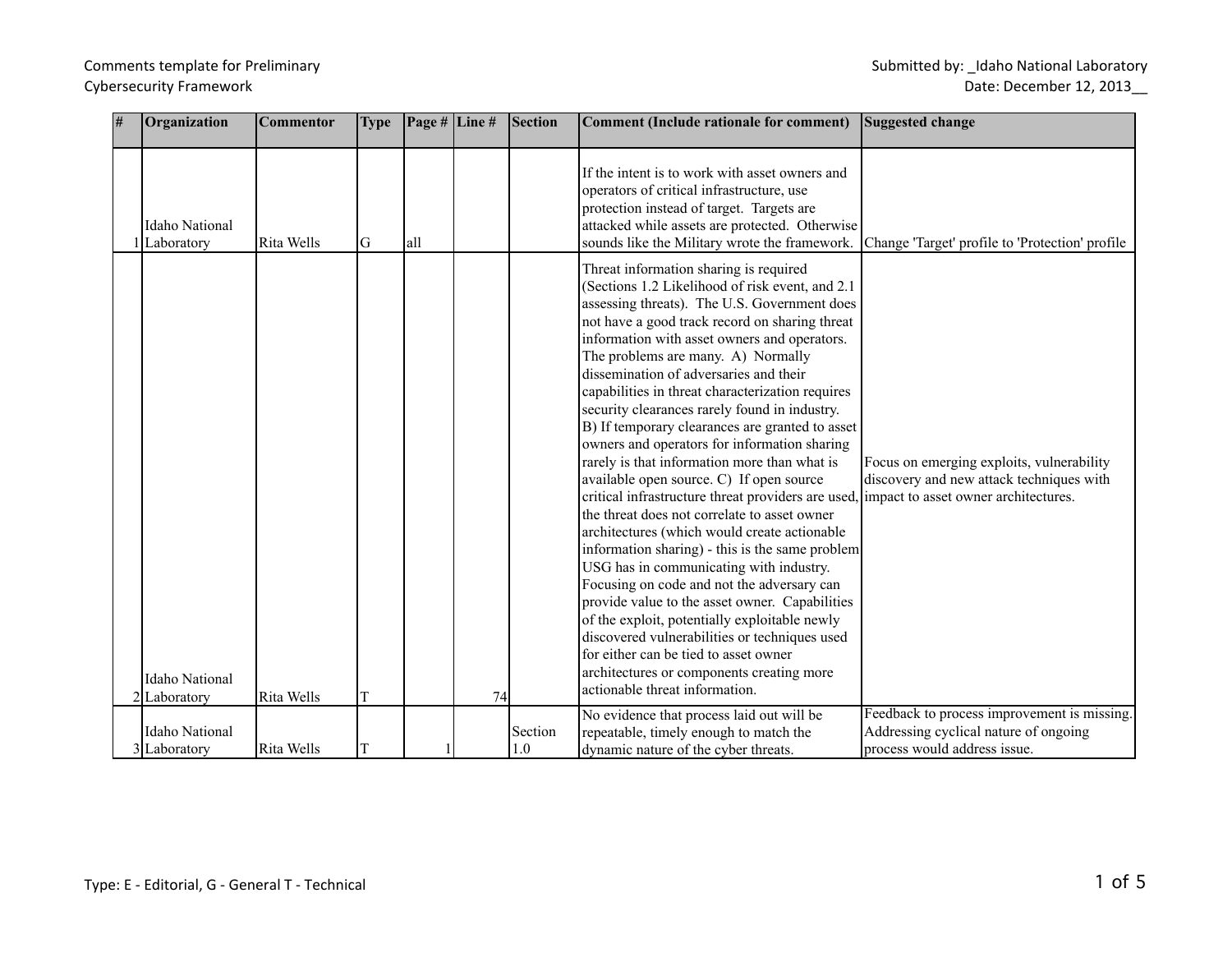| <b>Idaho National</b><br>4 Laboratory | Rita Wells | lT | 8  | 315 2.3      | Section | The impact assessment is to inform senior<br>executive level - implies senior level does not<br>understand risk when dealt with daily. If this<br>is truly a repeatable continual process, the<br>impact could be understood in the process<br>improvement to increase the reliability or up<br>time of the system against cyber threat.<br>Allowing for continual process improvement<br>is a value-add for industry.                                                                                                                                                         | Focus on the ability to use the impact<br>assessment for continual process<br>improvement.                          |
|---------------------------------------|------------|----|----|--------------|---------|--------------------------------------------------------------------------------------------------------------------------------------------------------------------------------------------------------------------------------------------------------------------------------------------------------------------------------------------------------------------------------------------------------------------------------------------------------------------------------------------------------------------------------------------------------------------------------|---------------------------------------------------------------------------------------------------------------------|
| <b>Idaho National</b><br>5 Laboratory | Rita Wells | lT | 11 | 397 3.1      | Section | Implementation on high level functions will<br>vary greatly between IT systems and different<br>ICS configurations. Ensure the<br>implementation is not forced to be rank order<br>sequential. For example, protecting data in<br>transit may be more feasible than protecting<br>data at rest on mid to end devices in an ICS<br>configuration. Asset management is more<br>likely on a static small process control system<br>than a large geographically distributed ICS,<br>but patching vulnerabilities may be more<br>problematic on the process control<br>environment. | Implementation needs to be tailored to<br>architecture and not forced step sequential<br>layers to accommodate ICS. |
| Idaho National<br>6 Laboratory        | Rita Wells | T  | 3  | $177$   1.1  | Section | <b>Including the Electricity Subsector</b><br>Cybersecurity Capability Maturity Model (ES-<br>C2M2) would be valuable.                                                                                                                                                                                                                                                                                                                                                                                                                                                         | Including the Electricity Subsector<br>Cybersecurity Capability Maturity Model<br>(ES-C2M2) would be valuable.      |
| <b>Idaho National</b><br>7 Laboratory | Rita Wells | T  | 6  | 242 2.1      | Section | Apply to both IT and ICS - at different levels<br>and between ICS configurations to different<br>levels as well.                                                                                                                                                                                                                                                                                                                                                                                                                                                               | Apply to both IT and $ICS - at$ different levels<br>and between ICS configurations to different<br>levels as well.  |
| <b>Idaho National</b><br>8 Laboratory | Rita Wells | IТ |    | 7294-296 2.2 | Section | Gaps between the Current profile and the<br>Target profile allows for creation of prioritized<br>roadmapis too government based. The goal<br>for industry is to focus limited cyber<br>protection resources to the most likely<br>exploitable components and configurations<br>that could impact the most critical assets.                                                                                                                                                                                                                                                     | Remove roadmap, industry doesn't need<br>roadmaps.                                                                  |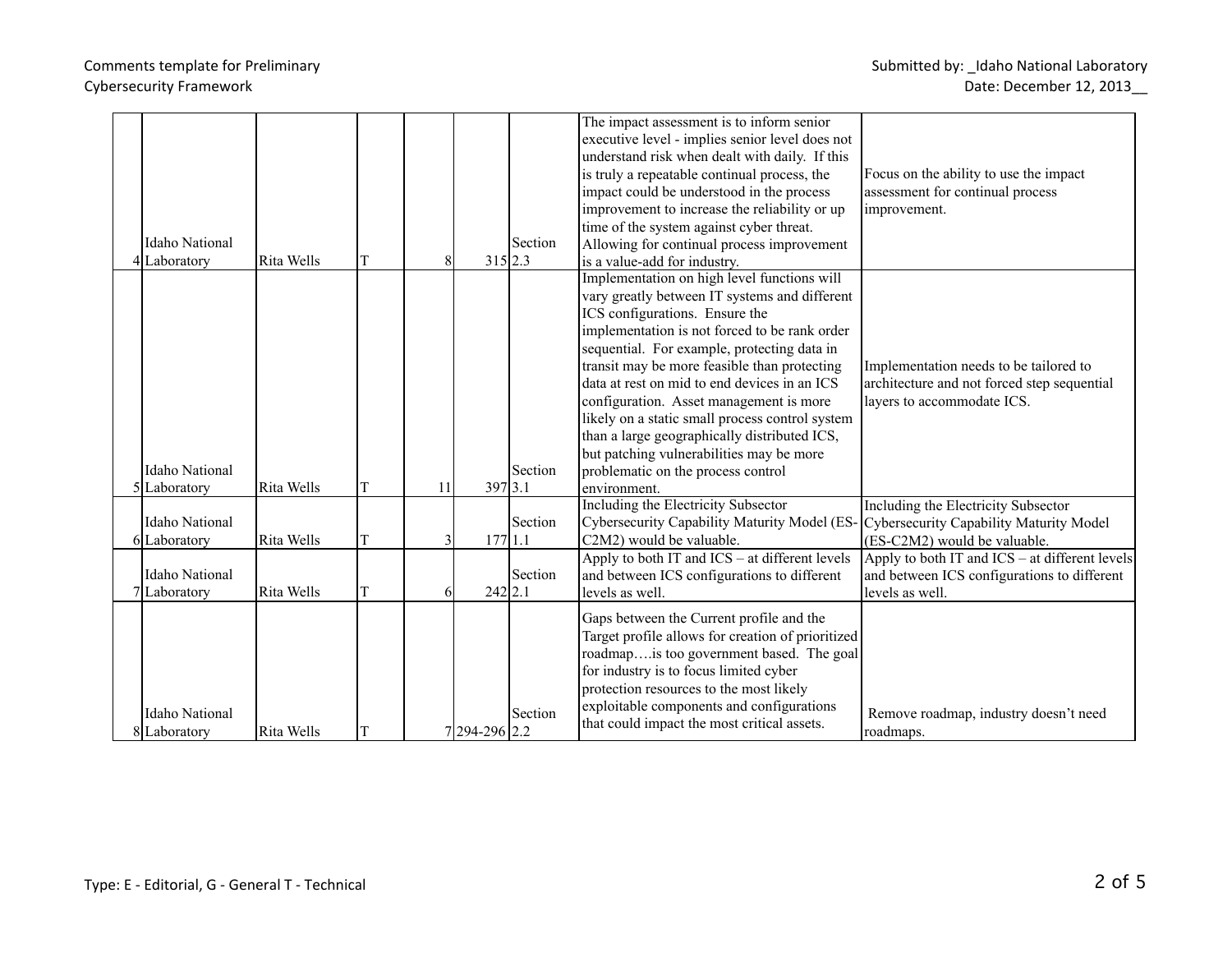|  |                       |            |    |    |                |          | The desired tier will be based on feasibility to                                            |                                                                                              |
|--|-----------------------|------------|----|----|----------------|----------|---------------------------------------------------------------------------------------------|----------------------------------------------------------------------------------------------|
|  |                       |            |    |    |                |          | implement protections. The threat analysis will                                             |                                                                                              |
|  |                       |            |    |    |                |          | fall mainly on the industry processes since                                                 | Refocus section to acknowledge that industry                                                 |
|  |                       |            |    |    |                |          | they understand the impact to their systems                                                 | has the greatest understanding of impact to                                                  |
|  |                       |            |    |    |                |          | better than anyone and information sharing                                                  | their systems from any threat.                                                               |
|  | <b>Idaho National</b> |            |    |    |                | Section  | centers are getting better but do not correlate                                             |                                                                                              |
|  | 9 Laboratory          | Rita Wells | T  |    | 11 386-389 2.4 |          | to asset owner configurations.                                                              |                                                                                              |
|  |                       |            |    |    |                |          | discern the likelihood of a cybersecurity.<br>eventprobability of the adversary attacking i | Refocus this section on the capabilities of the<br>exploit or vulnerability on asset owner's |
|  |                       |            |    |    |                |          | difficult to share with industry due to lack of                                             | configurations will provide probability                                                      |
|  | <b>Idaho National</b> |            |    |    |                | Section  | classified threat intelligence.                                                             | factors without the problematic classified                                                   |
|  | 10 Laboratory         | Rita Wells | T  |    | 11418-420 3.2  |          |                                                                                             | information sharing.                                                                         |
|  |                       |            |    |    |                |          | Adding other informative references such as                                                 | Adding other informative references such as                                                  |
|  |                       |            |    |    |                |          | the Electricity Subsector Cybersecurity                                                     | the Electricity Subsector Cybersecurity                                                      |
|  | <b>Idaho National</b> |            |    |    |                | Section  | Capability Maturity Model (ES-C2M2) would                                                   | Capability Maturity Model (ES-C2M2)                                                          |
|  | 11 Laboratory         | Rita Wells | ΙT | 12 |                | 451 3.4  | be valuable.                                                                                | would be valuable.                                                                           |
|  |                       |            |    |    |                |          | Identifying the potential problematic areas for                                             |                                                                                              |
|  |                       |            |    |    |                |          | ICS would be beneficial for industry to accept.                                             |                                                                                              |
|  |                       |            |    |    |                |          | For example ID-AM-3 organizational                                                          |                                                                                              |
|  |                       |            |    |    |                |          | communications mapped is more                                                               |                                                                                              |
|  | <b>Idaho National</b> |            |    |    |                | Appendix | challenging when moving between the                                                         |                                                                                              |
|  | 12 Laboratory         | Rita Wells | G  | 13 |                | A        | corporate and operational environment.                                                      |                                                                                              |
|  |                       |            |    |    |                |          | ID-RA-3 Threats to assets are difficult for                                                 |                                                                                              |
|  |                       |            |    |    |                |          | tailored configurations in critical                                                         |                                                                                              |
|  |                       |            |    |    |                |          | infrastructure. If industry waits for the USG                                               | Refocus this need for industry to understand                                                 |
|  | <b>Idaho National</b> |            |    |    |                | Appendix | to inform them of threats, critical                                                         | the parts of threats such as impact to exploits                                              |
|  | 13 Laboratory         | Rita Wells | T  | 16 |                | A        | infrastructure will not be protected.                                                       | and vulnerabilities.                                                                         |
|  |                       |            |    |    |                |          | ID-RM-2 Organization risk tolerance is                                                      |                                                                                              |
|  |                       |            |    |    |                |          | determined and clearly expressedthis is                                                     |                                                                                              |
|  | <b>Idaho National</b> |            |    |    |                | Appendix | difficult to do with the dynamic nature of                                                  | Refocus need for continual cyber protection                                                  |
|  | 14 Laboratory         | Rita Wells | T  | 16 |                | А        | cyber threat.                                                                               | process improvement.                                                                         |
|  |                       |            |    |    |                |          | PR.AC-1 Identities and credentials managed                                                  |                                                                                              |
|  |                       |            |    |    |                |          | for authorized devices and users is rare for mid                                            |                                                                                              |
|  |                       |            |    |    |                |          | and end devices in ICS and PR.AC-2 physical                                                 |                                                                                              |
|  | <b>Idaho National</b> |            |    |    |                | Appendix | access secure is rare for geographically                                                    |                                                                                              |
|  | 15 Laboratory         | Rita Wells | T  | 16 |                | A        | dispersed assets.                                                                           |                                                                                              |
|  |                       |            |    |    |                |          | PR.AC-3 3rd party stakeholders understand                                                   |                                                                                              |
|  | <b>Idaho National</b> |            |    |    |                | Appendix | roles - rare agreements for contractual access                                              |                                                                                              |
|  | 16 Laboratory         | Rita Wells | T  | 17 |                | A        | in ICS exist                                                                                |                                                                                              |
|  | Idaho National        |            |    |    |                | Appendix | PR.DS-1 Data at rest is protected is rare for                                               |                                                                                              |
|  | 17 Laboratory         | Rita Wells | T  | 18 |                | A        | mid and end devices in ICS                                                                  |                                                                                              |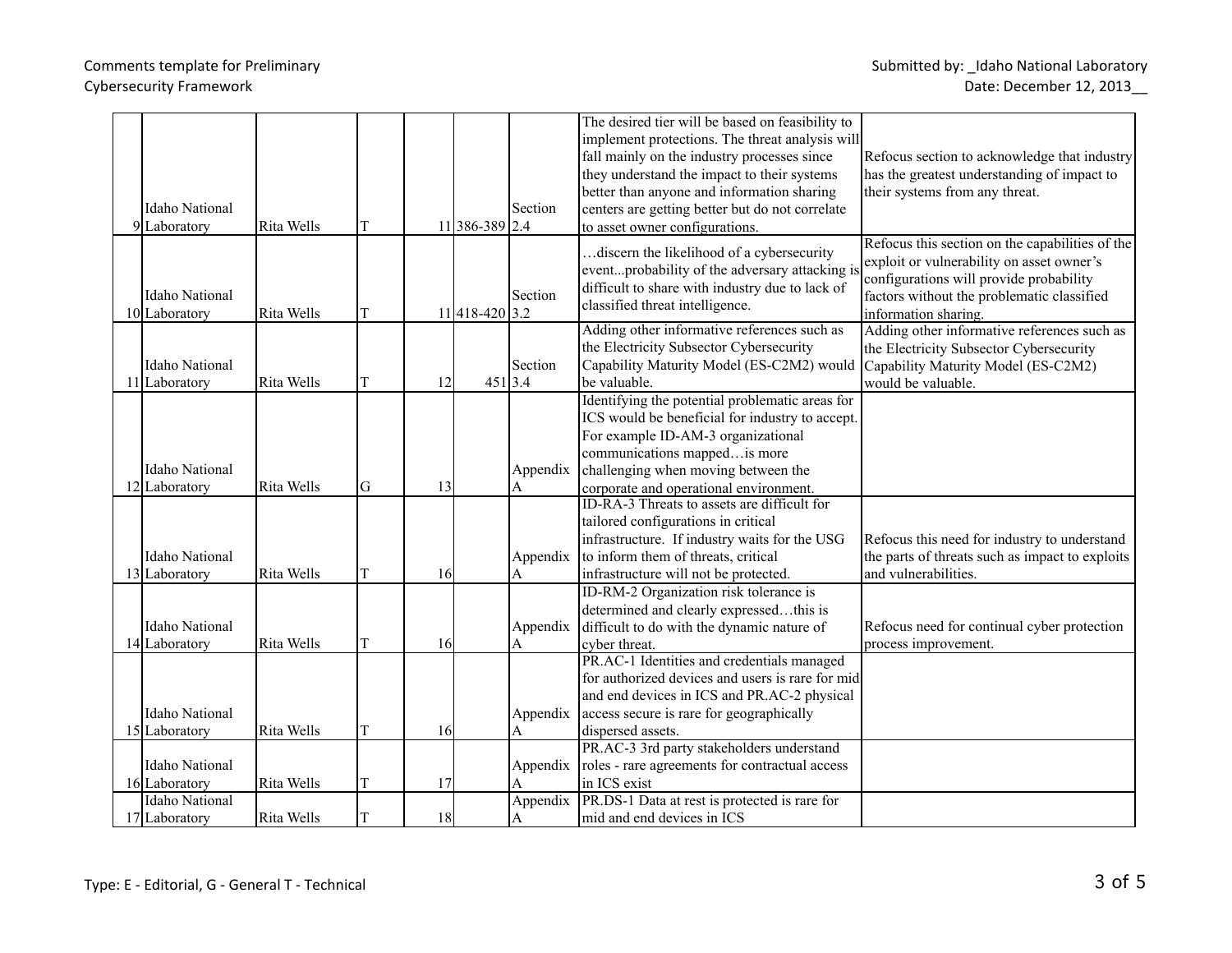| <b>Idaho National</b> |            |    |    |              |          | Appendix   PR.DS-5 Protection against data leaks is rare |                                       |
|-----------------------|------------|----|----|--------------|----------|----------------------------------------------------------|---------------------------------------|
| 18 Laboratory         | Rita Wells | T  | 19 |              | A        | in ICS                                                   |                                       |
|                       |            |    |    |              |          |                                                          |                                       |
|                       |            |    |    |              |          | PR.DS-7 Unneccessary assets are eliminated is            |                                       |
|                       |            |    |    |              |          | rare in ICS since vendors allow for asset owers          |                                       |
| <b>Idaho National</b> |            |    |    |              | Appendix | and operators maximum flexibility and default            |                                       |
| 19 Laboratory         | Rita Wells | ΙT | 19 |              | A        | enabled processes to allow ease of installation          |                                       |
|                       |            |    |    |              |          | PR.IP-3 Configuration change control                     |                                       |
|                       |            |    |    |              |          | processes are in place is rare due to embedded           |                                       |
| <b>Idaho National</b> |            |    |    |              | Appendix | code and commodity of component end                      |                                       |
| 20 Laboratory         | Rita Wells | T  | 20 |              | A        | devices                                                  |                                       |
|                       |            |    |    |              |          | PR.IP-9 response plans are very well exercised           |                                       |
| <b>Idaho National</b> |            |    |    |              | Appendix | in more critical infrastructure but rarely               |                                       |
| 21 Laboratory         | Rita Wells | ΙT | 20 |              | A        | include cyber.                                           |                                       |
| <b>Idaho National</b> |            |    |    |              | Appendix | PR.PT-1 audit logs are very heterogenious in             |                                       |
| 22 Laboratory         | Rita Wells | T  | 21 |              | A        | the ICS configurations                                   |                                       |
| <b>Idaho National</b> |            |    |    |              |          | Appendix PR.PT-3 Geographically dispurse assets in ICS   |                                       |
| 23 Laboratory         | Rita Wells | T  | 21 |              | А        | are common                                               |                                       |
|                       |            |    |    |              |          | PR.PT-4 key management issues with the                   |                                       |
| <b>Idaho National</b> |            |    |    |              | Appendix | multiple mid and end devices in ICS is                   |                                       |
| 24 Laboratory         | Rita Wells | lΤ | 21 |              | A        | problematic                                              |                                       |
| <b>Idaho National</b> |            |    |    |              | Appendix | DE.AE-3 correlated cyber data is almost non-             |                                       |
| $25$ Laboratory       | Rita Wells | T  | 22 |              | A        | existent in ICS                                          |                                       |
| <b>Idaho National</b> |            |    |    |              | Appendix | DE.CM-2 physical environment monitored is                |                                       |
| 26 Laboratory         | Rita Wells | T  | 22 |              | A        | difficult in the geographically dispurse ICS             |                                       |
| <b>Idaho National</b> |            |    |    |              | Appendix | DE.CM-4 Malicious code detected is rare on               |                                       |
| 27 Laboratory         | Rita Wells | T  | 22 |              | A        | tailored ICS configurations                              |                                       |
| <b>Idaho National</b> |            |    |    |              | Appendix | RS.AN-3 Forensics are prefomed - limited                 |                                       |
| 28 Laboratory         | Rita Wells | T  | 24 |              | A        | forensics capabilities in ICS                            |                                       |
|                       |            |    |    |              |          | RS.MI-2 incidents are eradicated is                      |                                       |
| <b>Idaho National</b> |            |    |    |              | Appendix | problematic to prove a negative 'the malware             |                                       |
| 29 Laboratory         | Rita Wells | T  | 25 |              | A        | is gone'                                                 |                                       |
|                       |            |    |    |              |          | Privacy and Civil liberties have limited                 |                                       |
|                       |            |    |    |              |          | applications in ICS - exception being billing            |                                       |
| <b>Idaho National</b> |            |    |    |              | Appendix | systems connected to ICS or identification               |                                       |
| 30 Laboratory         | Rita Wells | lΤ | 28 |              | B        | numbers for communication services                       |                                       |
|                       |            |    |    |              |          | Portable Devices and Media are a significant             |                                       |
|                       |            |    |    |              |          | concern in ICS operations: hand-held                     |                                       |
| <b>Idaho National</b> | Marlene    |    |    |              | Appendix | calibration equipment, thumb drives, external            | Add portable devices and media to the |
| 31 Laboratory         | Ladendorff | T  |    | 36 501-508 C |          | hard drives, laptops and tablets                         | bulleted list on page 36              |